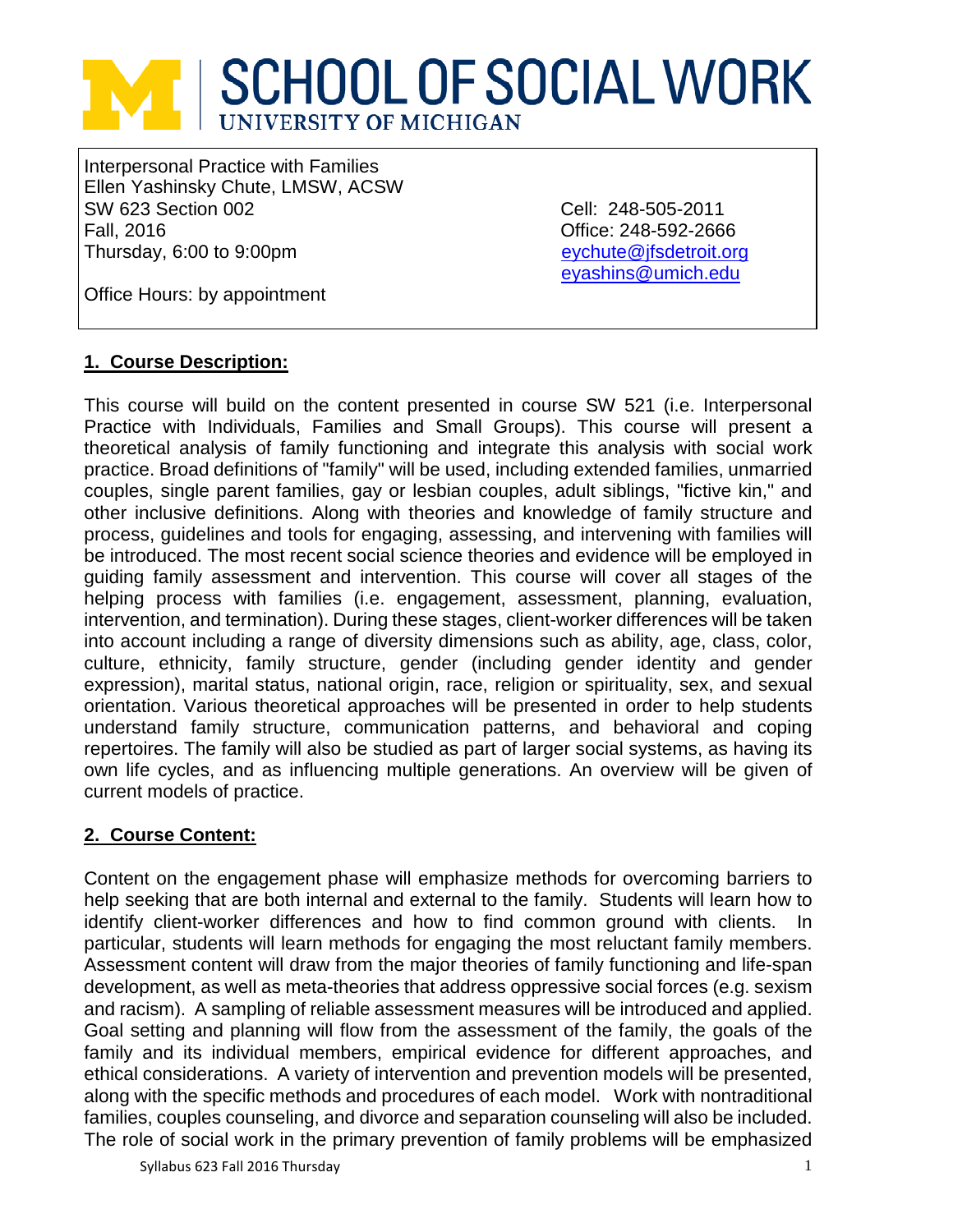(e.g. family life education programs). Methods for the evaluation of intervention and prevention efforts will be covered, including the use of self-report and observational measures.

# **3. Course Objectives:**

Upon completion of the course, students will be able to:

- 1. Articulate at least two conceptual frameworks that take into account individual and family needs, problems and experiences within the family, and resources and opportunities of the social environment.
- 2. Describe challenges, risks, and tasks as they apply to women, the poor, families of color, and gay and lesbian families.
- 3. Identify the resources, strengths, and effective family processes across diverse populations including those based on a range of diversity dimensions such as ethnicity, race, sexual orientation, and class.
- 4. Apply family assessment frameworks that are ecological and family-centered and take into account the influence of oppressive social forces. Such assessments will account for the presence and impact of family violence, the presence and impact of substance abuse, and the impact that the students' own value system has on their assessment formulations.
- 5. Describe ways to establish a professional relationship with family members in order to engage in assessment, goal setting, and planning. The capacity to establish relationships with families will include an appreciation of cultural diversity and the unique strengths of nontraditional families.
- 6. Identify at least two models of prevention and intervention and explain the applicability of each model to the challenges faced by families.
- 7. Apply appropriate outcome measures that are reliable and determined by agreed upon goals in order to evaluate the effects of family-centered interventions.

# **4. Course Design:**

The course design will include lectures, assigned theoretical and practice reading, and discussion; exposure to the actual experiences of families in general and to those of particular families, through such media as case materials, videotapes, and client personal descriptions; and role-playing as worker and as family member.

# **5. Relationship of the Course to Four Curricular Themes:**

• *Multiculturalism and Diversity* will be addressed by considering the unique characteristics of families of composed of various diversity dimensions (e.g., ability, age, class, color, culture, ethnicity, family structure, gender (including gender identity and gender expression), marital status, national origin, race, religion or spirituality, sex, and sexual orientation), and by tailoring engagement, assessment, goal setting, planning, and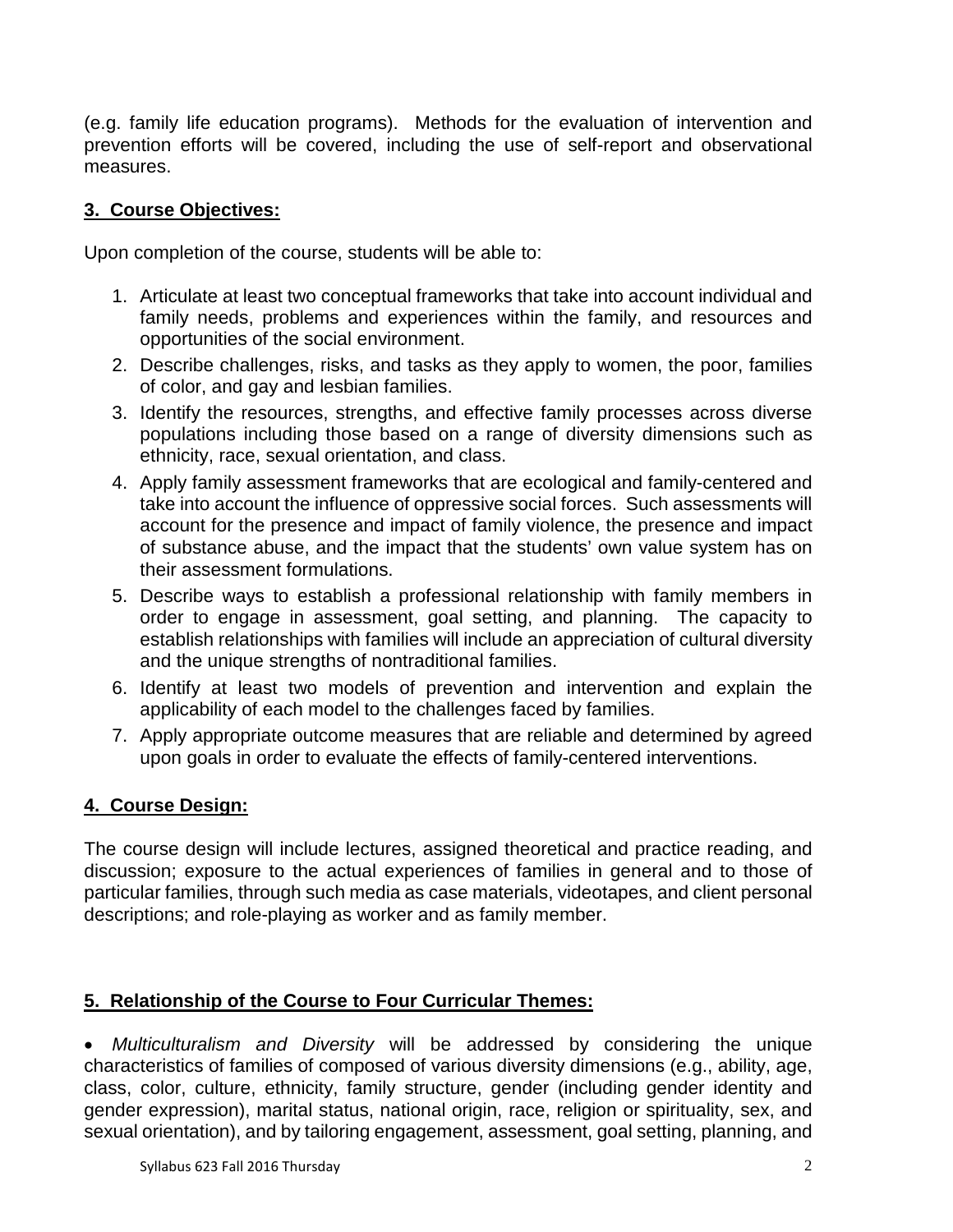intervention to these characteristics. Assessment procedures will focus on strengths rather than deficits in family functioning.

• *Social Justice and Social Change* will be addressed through a multi-systems perspective in which students will view the family as a system within, and affected by, a larger social structure. Family assessment will consider the impact of poverty and discrimination based on various diversity dimensions and other factors in causing or maintaining family problems. Traditional solutions to family problems will be analyzed for their potential to maintain oppression and disempowerment. Empowerment models of practice will be stressed, including the involvement of natural helping networks and teaching advocacy skills to families.

• *Promotion, Prevention, Treatment, and Rehabilitation* will be addressed by identifying the family functions and processes which are useful for the successful development of its members. Prevention programs will be described that are designed to help the general population and at-risk families to avert problems before they develop (e.g. marital enhancement, parent education, premarital counseling, parent-school linkages, etc.).

• *Behavioral and Social Science Research* will be addressed by discussing the relationship of theoretical and empirical knowledge to family practice, by describing the theoretical frameworks within which practice methods may be carried out, and by identifying and critiquing the techniques and outcomes of evaluation which have been used with each practice method.

# **6. Relationship of the Course to Social Work Ethics and Values:**

Ethical dilemmas unique to family work will be presented, such as balancing individual and family goals, contracts regarding confidentiality and record-keeping, and addressing oppressive family structures. Presentation of value conflicts that exist toward families in society will be used to raise the students' awareness of personal and professional values.

# **7. Course Philosophy and Format:**

*The current Council on Social Work Education standards state that the signature pedagogy of our profession is field instruction. In accordance with this policy, this course is designed to enhance the skills necessary to perform the role of social work practitioner with families in field related experiences*. Intervention with families has followed a progression from modernism to post modernism in the past decades. In the past, the family was seen as a group of people with relational or functional problems. The social worker was the "expert" who created a conceptualized view of the family and prescribed interventions to cure the family of its ills. In the post-modern view, the family members, themselves, are the experts in their relations and functioning ability, and the social worker is a facilitator of opportunities for learning, growth, and change, at the discretion of each family member. This is a substantial paradigm shift from early family interventive philosophy; however the knowledge, values and skills that the early family specialists gave us form the foundation for this new and developing context. For this reason, I believe that it is important that all social workers who intervene with families have an indepth understanding of the evolution of the post modernist view. In addition, I believe that family function represents the powerful influences of cultural, economic, social, and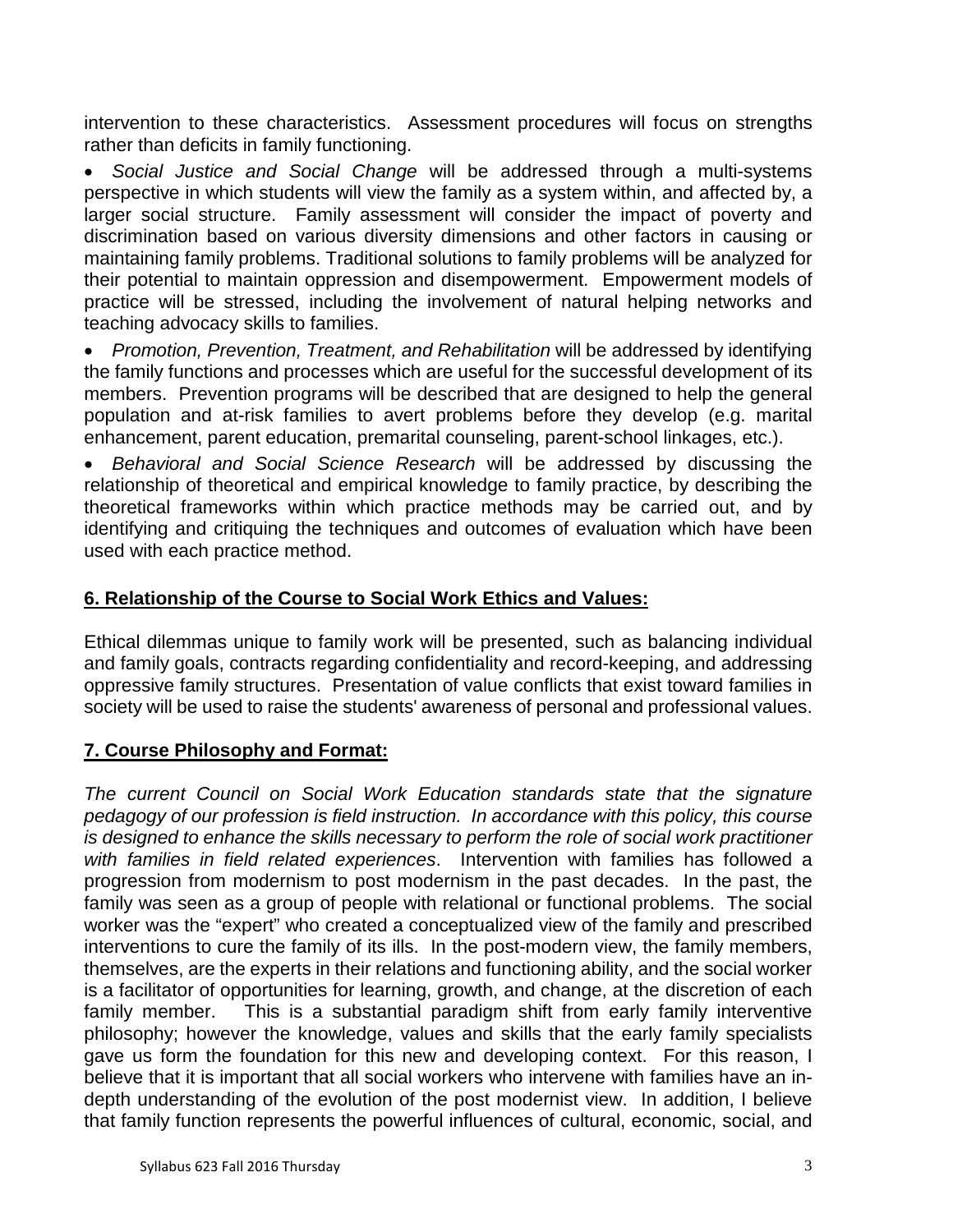political systems, and that as social workers, we must apply ecological and generalist thinking when envisioning interventions with families.

The format of this course will follow the above post-modern philosophy. My goal is to facilitate your growth and learning so that you will become the expert in your own functioning when working with families, including the cultural, economic, social, and political forces that influence your family assessment and intervention abilities.

## **8. Safety & Emergency Preparedness**

In the event of an emergency, dial 9-1-1 from any cell phone or campus phone.

All University of Michigan students, faculty and staff are required to familiarize themselves with emergency procedures and protocols for both inside and outside of the classroom. In the event of possible building closure (i.e. severe weather conditions, public health notices, etc.) you may contact (734)764-SSWB (7793) for up-to-date School closure information.

Be Prepared. Familiarize yourself with the emergency card posted next to the phone in every classroom/meeting room. Review the information on the emergency evacuation sign (located nearest the door) and locate at least (2) emergency exits nearest the classroom.

If you are concerned about your ability to exit the building in the case of an emergency, contact the Office of Student Services and/or email ssw-ADAcompliance@umich.edu. Office of Student Services School of Social Work | Room 1748 734-936-0961

For more information, view the annual Campus Safety Statement at http://www.dpss.umich.edu/.

Register for UM Emergency Alerts at http://www.dpss.umich.edu/emergencymanagement/alert/.

# **9. Course Design and Attendance Expectations**

This course will use a combination of lecture, class discussion, case material, role-plays, group discussion and video material as appropriate. Students are expected to attend **all** class sessions. **The instructor must be notified in the event of a possible absence due to illness or emergency.** 

- **More than 2 absences will result in a reduction in the final grade** and will be subject to decision by the instructor.
- Assignments are expected to be **on time**. Assignments that are turned in late will result in an automatic reduction in the grade for the assignment.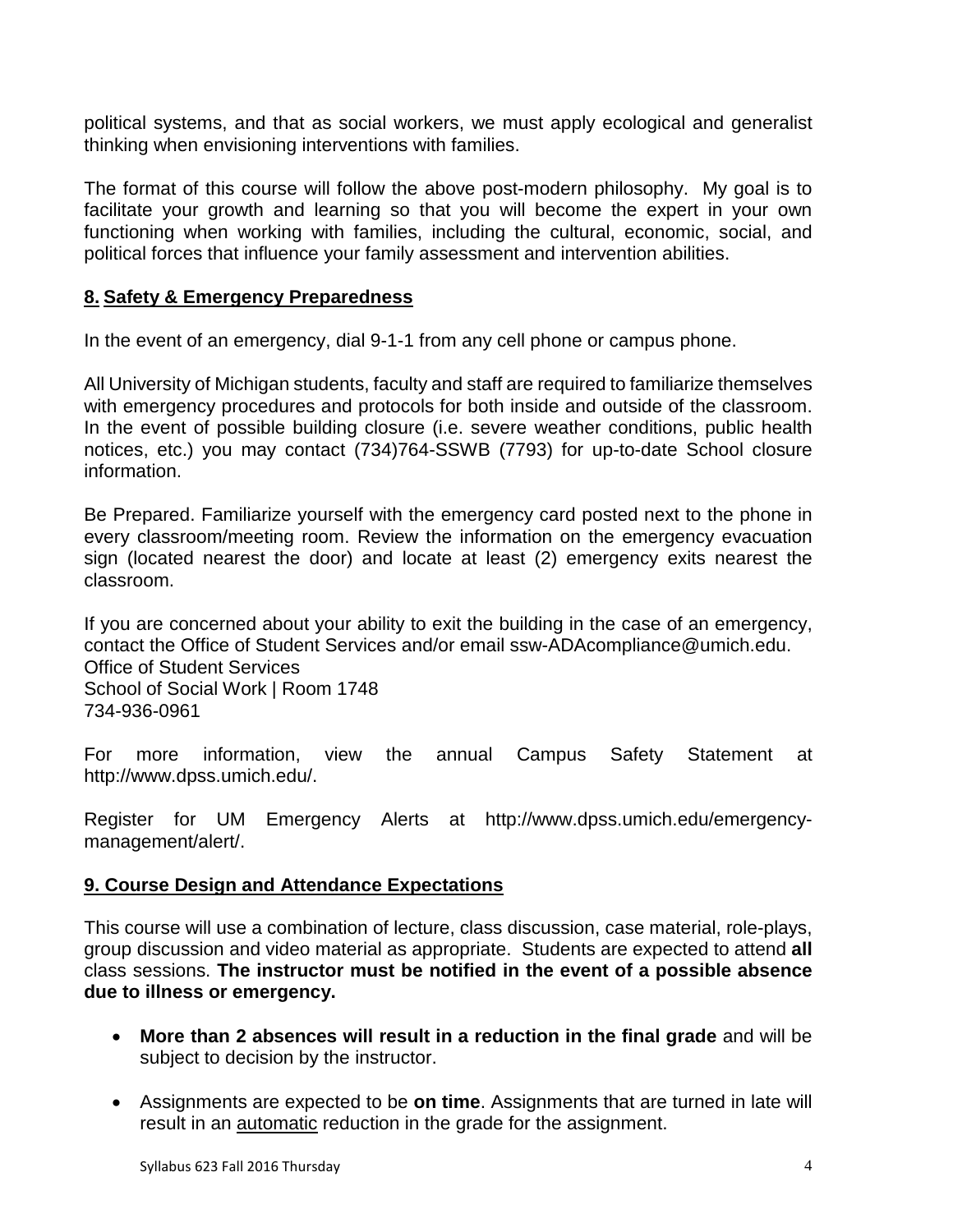• Class participation is strongly encouraged and is worth 10% of your final grade. If for personal reasons you find class participation to be difficult, please see me.

# **Grading:**

The requirements listed below are the minimal expectations for class assignments, and if followed precisely will result in a "B+" grade for the assignment. Grades higher than "B+" will be given to work that has gone above and beyond the minimal qualifications. This would reflect more thorough, thoughtful and thought provoking work on your part. This will be discussed in detail in class. Feel free to ask questions about this policy!

# **10. Class Requirements**

Progress in this course will be assessed by three assignments. The aim of the assignments is to give you an opportunity to focus on the history and current trends in family practice in order to facilitate the development of your own personal interventive style and philosophy. My hope is that you will draw from your personal experience and enhance your own knowledge, self awareness and skill levels through the in-class experiences and required assignments. My belief is that due to the innate power of the family system, post-modern family intervention, requires a unique combination of knowledge and personal awareness that are honed by experience, but nested in the social worker's vigilance of personal individuation and differentiation, concepts we will discuss in class.

**The assignments for this class reflect the above philosophy. All papers are to be typed with page numbers, double spaced, and written in professional, clinical style.**

# **Your progress in this course will be assessed by 3 assignments.**

## **Assignment 1: Family Assessment Paper**

Pick a family that you know or are working with. Please write a 4 page paper assessing the following elements:

Assessment questions

- Family composition
- Roles and rules
- Level on Beaver's Scale
- Homeostatic state
- Culture
- Gender/gender socialization/ gender roles
- PODS and other macro level influences, i.e. community, history
- Communication: internal and external
- Stress management, emotional regulation
- Problem solving methods
- Bonding/cohesion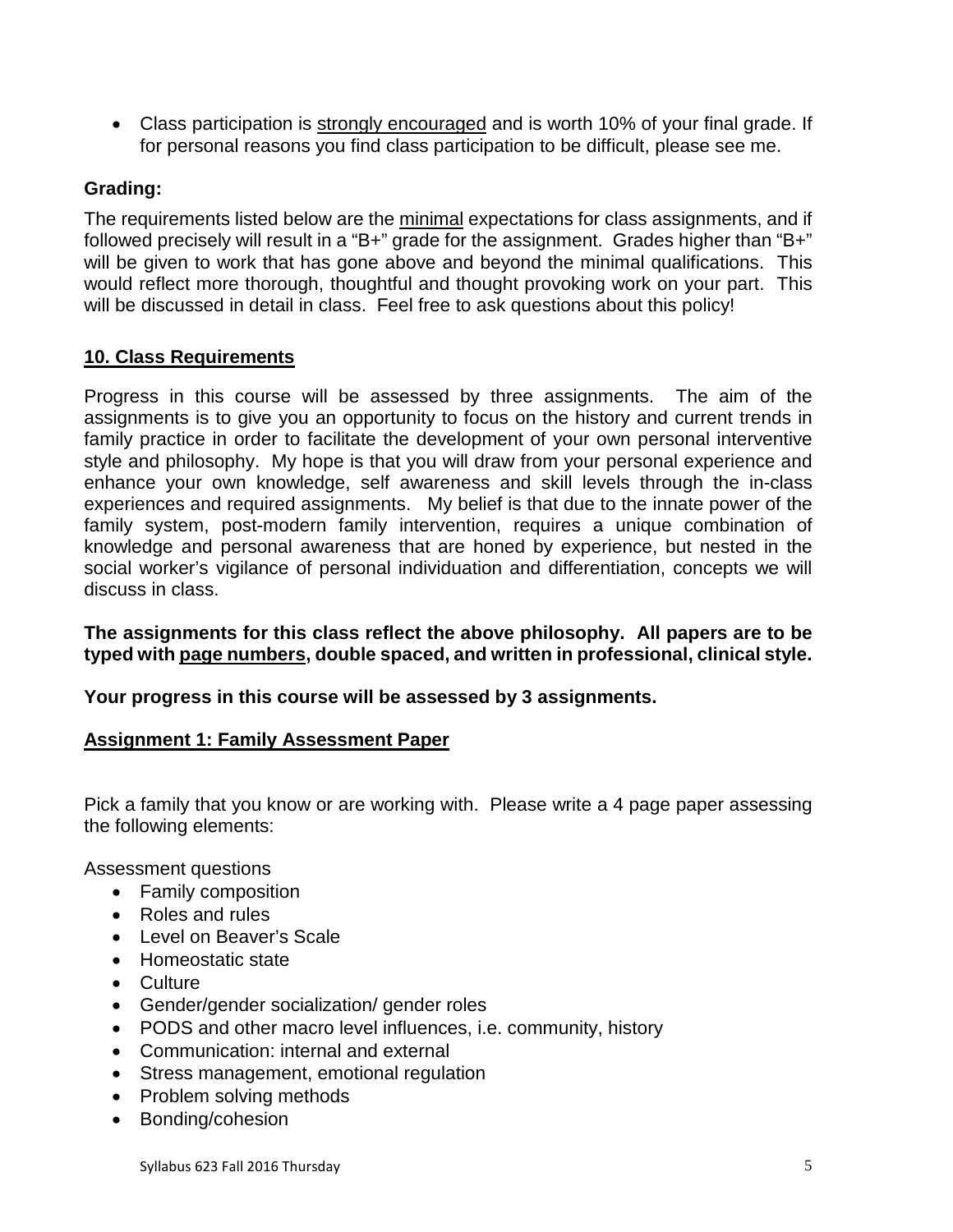Engagement questions

- What do you think are entry points with this family as a social worker?
- What traits would a social worker need to engage this family? What social worker traits would work against engagement?
- What would be your personal goals in working with this family?

# **This assignment is worth 30% of your grade and is due in the Assignments tab on Canvas by 6:00pm on October 6, 2016.**

## **Assignment 2: Small Groups Assignment**

This assignment is a reciprocal assignment in which two groups of 3 students will demonstrate a family intervention session, with one group role playing an **actual** family, and one group playing the role of social work team. Each person will have the opportunity to be a family member, and to be on the social work team (on different dates.)

The role played "family" may be a client family of one of the group members, the actual family of one of the group members, or a family well known by one of the group members. The following elements will be presented to the class on the day of the presentation, **and to the instructor in written form:**

For the "family" team:

- A very brief description of the family using the elements from Assignment 1
- An individual presentation from each family member stating their: (cont.)
	- o Gender
	- o Age
	- o Communication style
	- o Personality characteristics
	- o Role in family
	- o Membership in various dyads, triads
	- o Personal thoughts about being a member of this family
- A description of the presenting issue

For the social work team:

- The key concepts of the method you are modeling, citing the readings for the week
- Your interventive goals
- Your interventive style/format

Your demonstration should last 30 to 45 minutes, with each member of the treatment team participating in the intervention. Please note: this is a personal assignment. This will be demanding of you as both a family member, and as the social worker. The nature of family intervention is intimate, and the goal of this assignment is twofold: first to promote nonjudgmental feedback and communication about interventive styles and techniques, and second to expand your family assessment skills.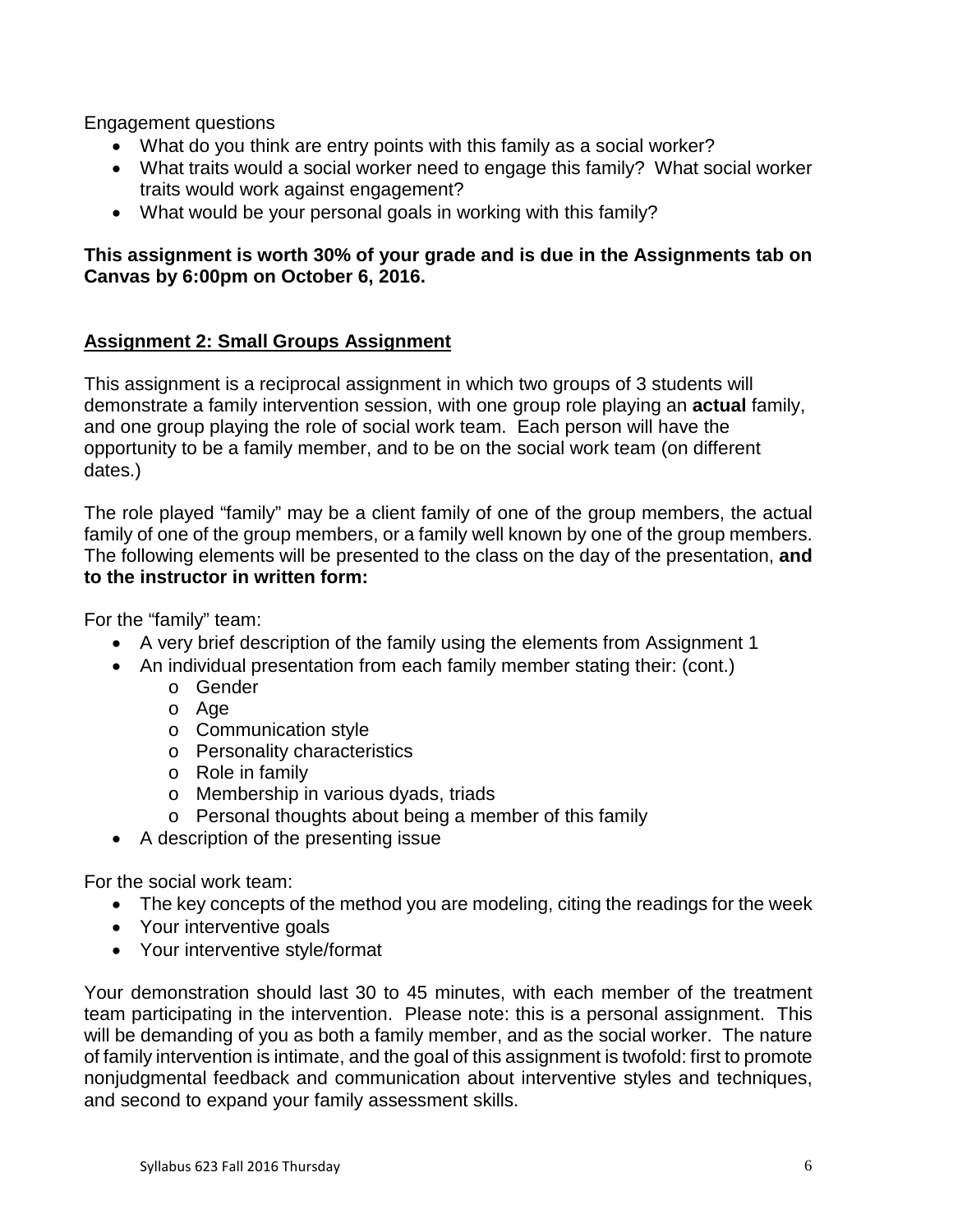**Each half of this assignment is worth 15% (with a total of 30%) of your grade and dates for the presentations will be picked during the first and second class sessions.** 

# **Assignment 3: Case Study**

Pick a family with whom you are working or have in-depth familiarity. Please address the following elements in a 7-10 page paper.

- 3 generation genogram on 8 ½ x 11 paper, carefully constructed.
- Brief assessment of the family, no longer than a paragraph
- Presenting problem or context. This must be something that needs to change—a particular problem that the interventions will address.
- Significant demographics including culture, class, gender, as they relate to the presenting problem
- On what level of the Beavers Scale would you assess this family? Why? How does this level of functioning affect the current problem
- What is this family's stage of development? How does it affect the current problem?
- What is this family's homeostatic state? How does it support the presenting problem?
- Referencing class readings and discussion, propose intervention strategies from 3 different models, justifying your choice of model. Please suggest at least 2 strategies from each model, citing references from the readings. Describe how each technique would be used, including dialogue between therapist and family member. At least 6 class readings must be cited in this paper, at least 2 of which must reference topics other than from the text book.
- Please discuss how you think each of the interventions you have proposed might work, or not work with this family.
- Personal reflection about the assignment.

# **This assignment is worth 30% of your grade and is due in the Assignments tab on Canvas by 6:00pm on December 8, 2016.**

**Required Text:** (available at Ulrich's)

Nichols, M. P., Schwartz, R. C. (2009) *The Essentials of Family Therapy, 5th Edition.*  Boston, MA: Allyn and Bacon

**Optional Texts** (available in the social work library)

Mc Goldrick, M. (1998). *Revisioning Family Therapy; Race, Culture and Gender in Clinical Practice.* New York: The Guilford Press.

McGoldrick, Giordano, J., Garcia-Preto, N., M. (Ed.) (2005). *Ethnicity & family therapy 3rd edition.* New York: The Guilford Press.

# **Optional Books**

Syllabus 623 Fall 2016 Thursday 7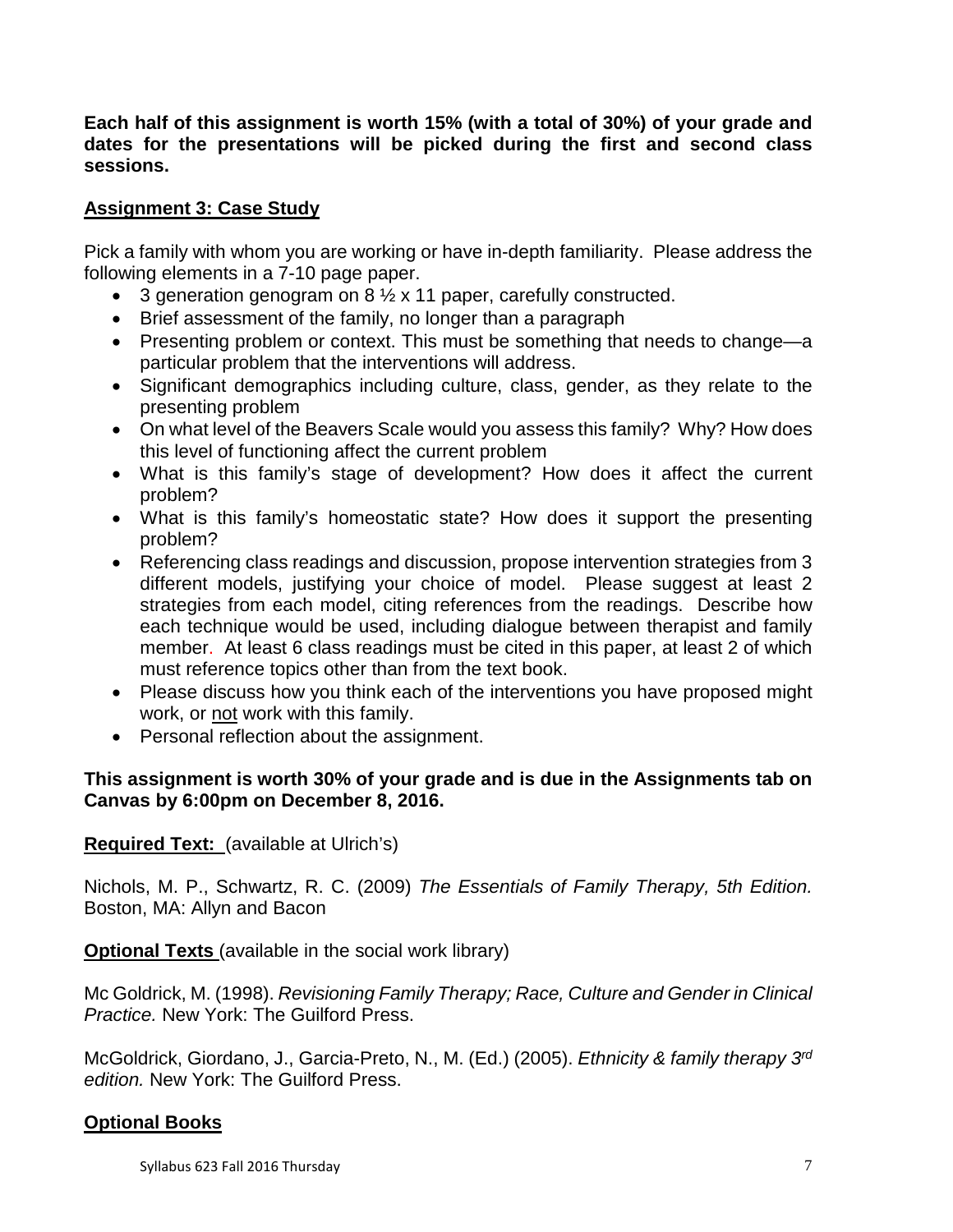Boyd-Franklin, N. (2003). *Black families in therapy: understanding the African American experience*. New York, NY. The Guilford Press.

Gottman, J., Silver, N. (1994). *Why marriages succeed or fail.* New York, NY. Simon & **Schuster** 

Kort, J. (2008). *Gay affirmative therapy for the straight clinician,* New York, NY. W.W. Norton & Co.

Madsen, W. (2003). *Collaborative therapy with multi-stressed families*. New York, NY. The Guilford Press.

Scarf, M. (1995). *Intimate worlds.* New York, New York. Random House

Schwartz, R. (1995) *Internal family systems therapy*. New York, NY. The Guilford Press.

## **Journal articles accessed through Canvas.**

## **Family therapy videos available at:**

Askwith Media Center, in the Shapiro Library Building Alexander Counseling videos at<http://ctiv.alexanderstreet.com.proxy.lib.umich.edu/> YouTube

## **Course Outline:**

## **Week 1: September 8, 2016**

Introduction to course; format, expectations Intro to working with families Levels of intervention: directive, symptom focused, insight focused

## **Week 2: September 15, 2016**

Family Systems Theory Fundamental Concepts

Readings: Nichols & Schwartz: Chapters 1-4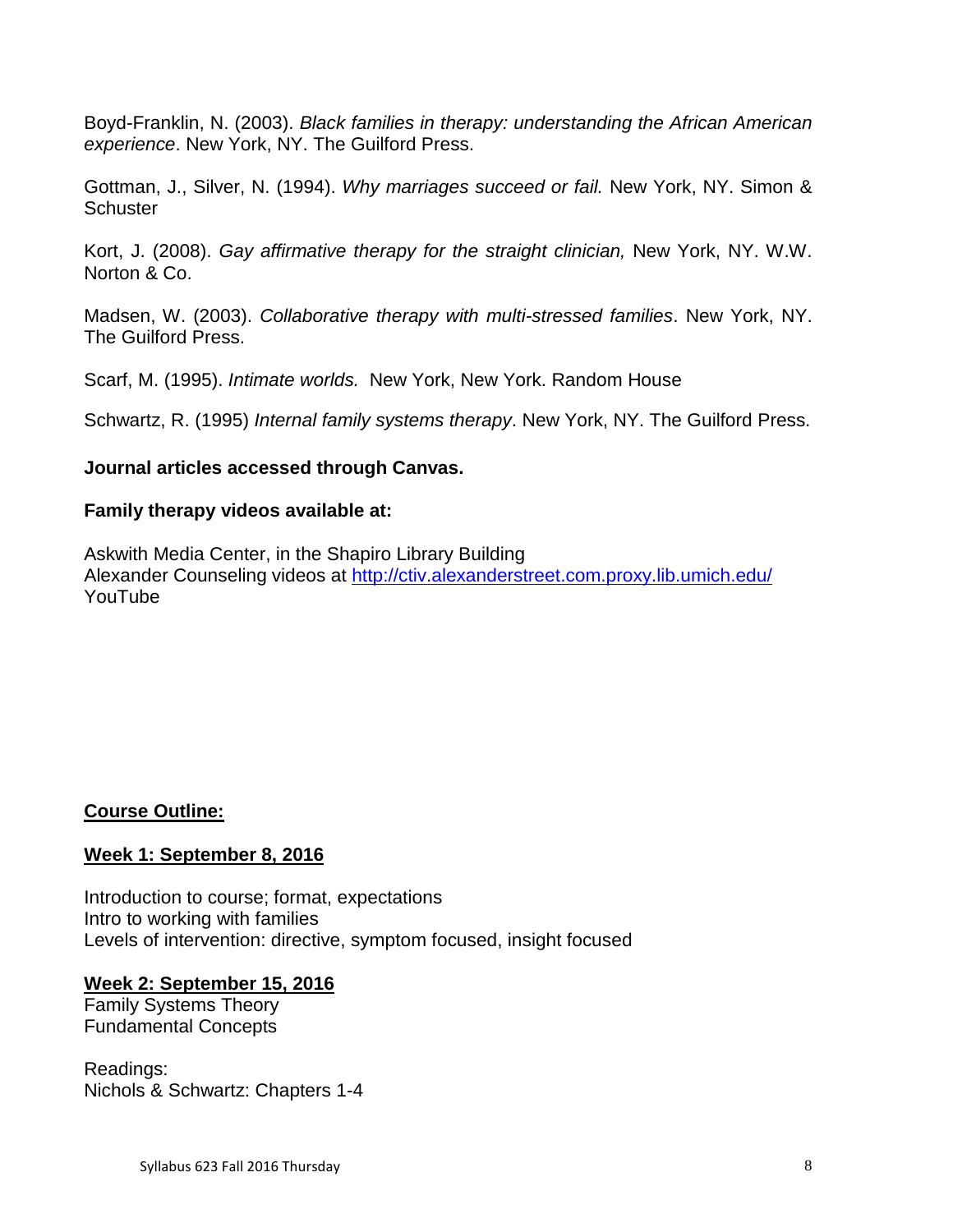Carr, A. (2000) Evidence Based Practice in Family Therapy and Systemic Consultation*. Journal of Family Therapy. 22, 3, 273-295*

Madsen, W.C. (2003). *Collaborative Therapy with Multi-Stressed Families*. NY. Guilford Press. Chapters 1, 2. p. 9-84.

# **Week 3: September 22, 2016**

Assessment through a Mezzo Lens

Readings:

Applegate, J.S., Shapiro, J.R., (2005), *Neurobiology for clinical social work.* New York, W.W. Norton Chapter 4

Kort, J., (2008). *Gay affirmative therapy for the straight clinician.* New York, Norton Chapters 1,2,3,8

Schwartz, Richard C., (1995). *Internal family systems therapy*. New York, Guilford Press. Chapters 1,2

Scarf, M. (1995). *Intimate Worlds.* New York. Random House. Chapter 2, p. 23-36 (PDF article)

McGoldrick (2005): *Ethnicity & family therapy 3rd edition.* New York: The Guilford Press. Chapter 1 p. 1-40

Davis, Tamara S. (2009) Diversity Practice in Social Work: Examining Theory in Practice', Journal of Ethnic and Cultural Diversity in Social Work, 18: 1, 40 — 69

Keiley, M.; Dolbin, M.; Hill, J.; Karuppaswamy, N.; et al. The cultural genogram: Experiences from within a marriage and family therapy Journal of Marital and Family Therapy; Apr 2002; 28, 2;

Luey, H. S.; Luey, H. S.; Glass, L.; and Elliot, H. Social Work 1995. Hard of hearing or deaf: issues of ears, language, culture and identity.

*Optional: McGoldrick (1998): Chapters7-13, p. 93-175. I would recommend these readings if you have not previously examined your own conscious and unconscious racism and privilege.* 

Rober, P., (2005.) The Therapist's Self in Dialogical Family Therapy: Some Ideas About Not-Knowing and the Therapist's Inner Conversation. Family Process. 44, 4, 477-495

https://www.cdc.gov/violenceprevention/acestudy/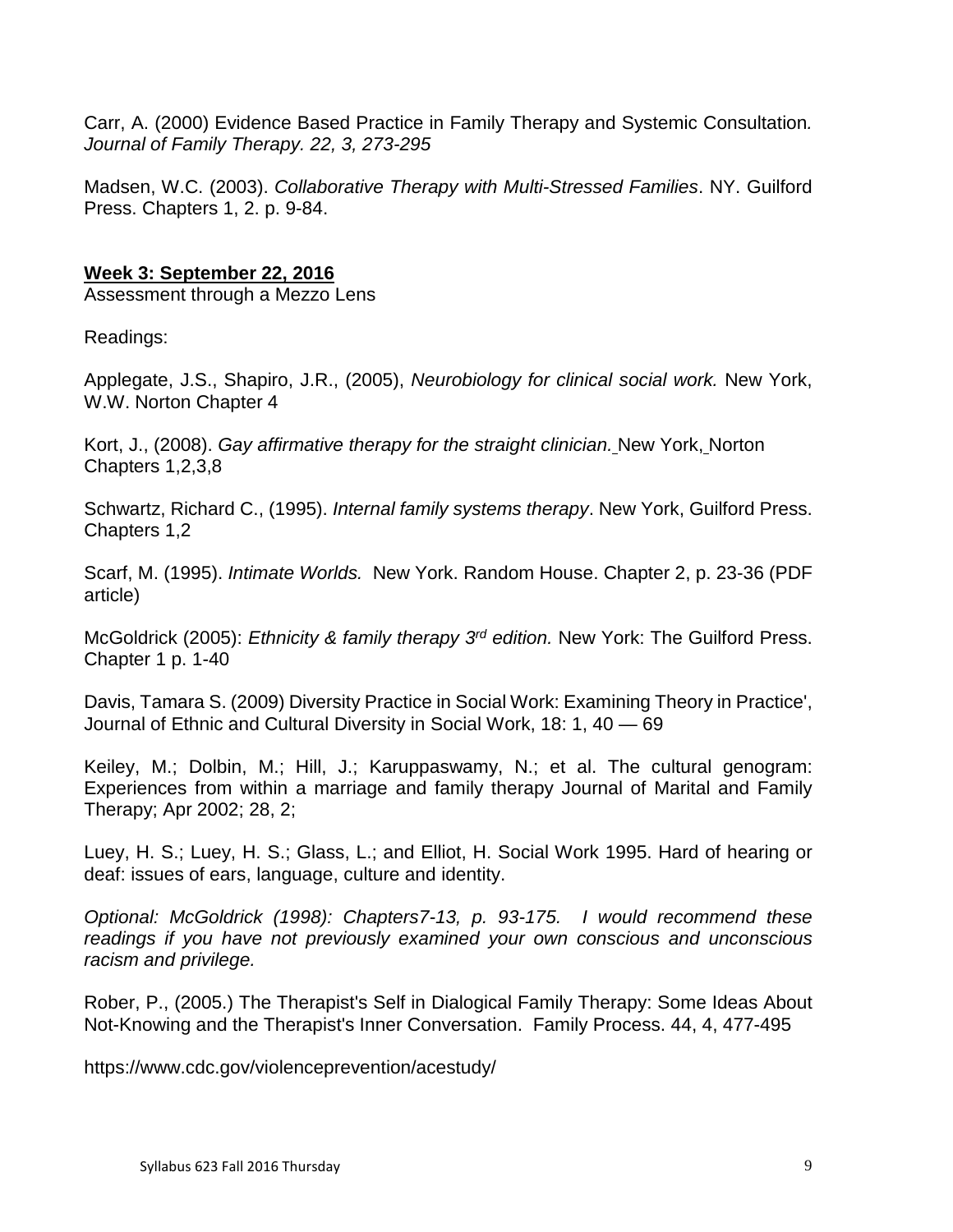## **Week 4: September 29, 2016**

Assessment through a Generalist Lens

Readings:

Saunders, (2006.) Welfare workers' responses to domestic violence cases: The effects of training and worker characteristics. Families in Society [1044-3894] vol:87 iss:3 pg:329 -338

Connell, C; Roberts, J; McLaughlin, S.; and Carpenter, B. (2009). [Black and White Adult](http://proxy.lib.umich.edu/login?url=http://sfx.lib.umich.edu:9003/sfx_local?url_ver=Z39.88-2004&url_ctx_fmt=info%3Aofi%2Ffmt%3Akev%3Amtx%3Actx&rft_val_fmt=info%3Aofi%2Ffmt%3Akev%3Amtx%3Ajournal&rft.genre=article&rft.aulast=Connell&rft.aufirst=Cathleen+M&rft.au=J+Scott+Roberts&rft.au=Sara+J+McLaughlin&rft.au=Brian+D+Carpenter&rft.atitle=Black+and+White+Adult+Family+Members%27+Attitudes+Toward+a+Dementia+Diagnosis&rft.jtitle=Journal+of+the+American+Geriatrics+Society&rft.date=2009)  [Family Members' Attitudes Toward a Dementia Diagnosis](http://proxy.lib.umich.edu/login?url=http://sfx.lib.umich.edu:9003/sfx_local?url_ver=Z39.88-2004&url_ctx_fmt=info%3Aofi%2Ffmt%3Akev%3Amtx%3Actx&rft_val_fmt=info%3Aofi%2Ffmt%3Akev%3Amtx%3Ajournal&rft.genre=article&rft.aulast=Connell&rft.aufirst=Cathleen+M&rft.au=J+Scott+Roberts&rft.au=Sara+J+McLaughlin&rft.au=Brian+D+Carpenter&rft.atitle=Black+and+White+Adult+Family+Members%27+Attitudes+Toward+a+Dementia+Diagnosis&rft.jtitle=Journal+of+the+American+Geriatrics+Society&rft.date=2009) Journal of the American Geriatrics Society.

Stark, Evan, (2009) Rethinking coercive control. Violence Against Women 15: 1509

#### **Week 5: October 6, 2016 Assignment 1 Due**

Assessment through a Functional Lens Multigenerational Family Therapy Murray Bowen

Readings: Nichols & Schwartz: Chapter 5

Knudson-Martin, Carmen. (1994) The female voice: Applications to Bowen's family systems theory, *Journal of Marital and Family Therapy. 20, 1, p. 35* 

#### **Week 6: October 13, 2016: Group Format Presentation**

Historical Models Structural, Strategic

Readings: Nichols & Schwartz: Chapters 6,7

Robbins, M.S., Bachrach, K., Szapocznik, J., (2002) Bridging the research-practice gap in adolescent substance abuse treatment: the case of brief strategic family therapy. *Journal of Substance Abuse Treatment, 23, 2,123-132*

Bobrow, E., Ray, W., (2004) Strategic Family Therapy in the Trenches, *Journal of Systemic Therapies, 23,4,28-38*

*The Psychotherapy Networker, Vol. 29, no.3* Wylie, Mary Sykes, "Maestro of the Consulting Room" p. 40

Kim, Josephine, (2003) Structural Family therapy and Its Implications for the Asian American Family*, The Family Journal: Counseling and Therapy for Couples and Families, 11, 4, 388-392.*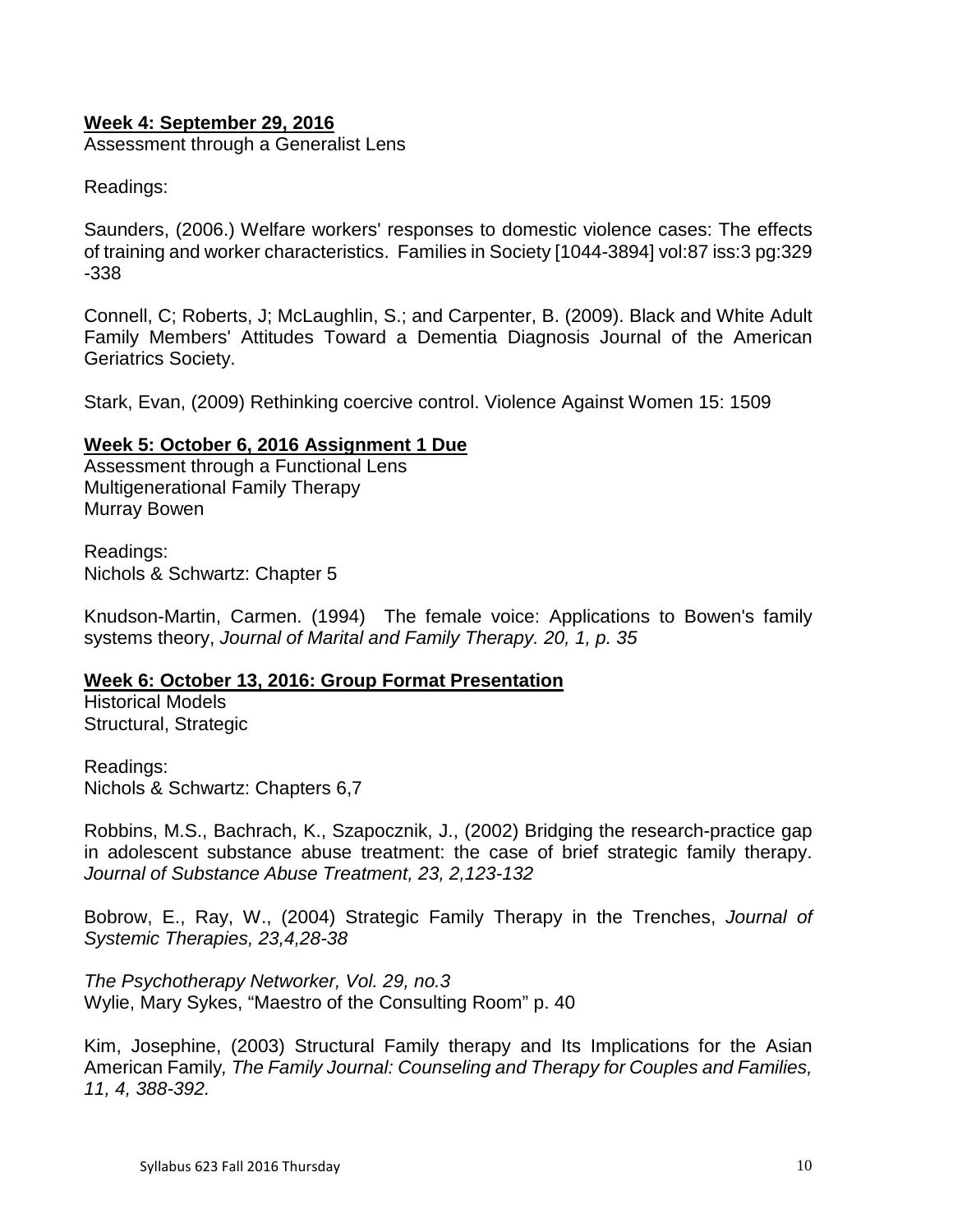Brown, Neil, D., Samis, Michelle D. (1986-7) The Application of Structural Family Therapy in Developing the Binuclear Family, *Mediation Quarterly, 1986-87, 14-15, 14-15, 51-69.*

## **Week 7: October 20, 2016: Group Format Presentation**

Experiential Family Therapy

Readings:

Nichols & Schwartz : Chapter 8 Cheung, M*., (1997)* Social construction theory and the Satir model: Toward a synthesis. *The American Journal of Family Therapy. . 25, 4, p. 331-343* 

Freeman, M.L., (1999), Virginia Satir: A woman and a Social Worker Beholden to No One, *Journal of Couples Therapy, 8,1,1-15*

Cowley, A.S., (2000), On Satir's Use of Self, *Journal of Couples Therapy, 9,3-4, 51-68*

## **Week 8: October 27, 2016: Group Format Presentation**

Cognitive Behavioral Family Therapy

Readings: Nichols & Schwartz: Chapter 10

Dattilio, F.M.; Epstein, N., Introduction to the special section: The Role of Cognitive Behavioral Interventions in Couple and Family Therapy. *Journal of Marital and Family Therapy;* Jan 2005; 31, 1;

O'Leary, E. M. McHugh, Barrett, P., Fjermestad, K., Cognitive-behavioral family treatment for childhood obsessive-compulsive disorder: A 7-year follow-up study. Journal of Anxiety Disorders 23 (2009) 973–978.

Runyon, M., Deblinger, E., Ryan, E. Thakkar-Kolar, R., An Overview of Child Physical Abuse: Developing an Integrated Parent-Child Cognitive-Behavioral Treatment Approach. *Trauma Violence Abuse* 2004; 5; 65

Friedberg, Robert D. (2006). A Cognitive-Behavioral Approach to Family Therapy. Journal of Contemporary Psychotherapy Vol. 36, Issue 4. Date: 12/2006 Pages: 159-165.

## **Week 9: November 3, 2016: Group Format Presentation**

Narrative Family Therapy Social Constructionist Models

Readings: Nichols & Schwartz: Chapters 13

*The Family Therapy Networker, Vol. 18, No.6* O'Hanlon, "The Third Wave" Stephen Madigan, "Body Politics" David Epston, "Extending the Conversation"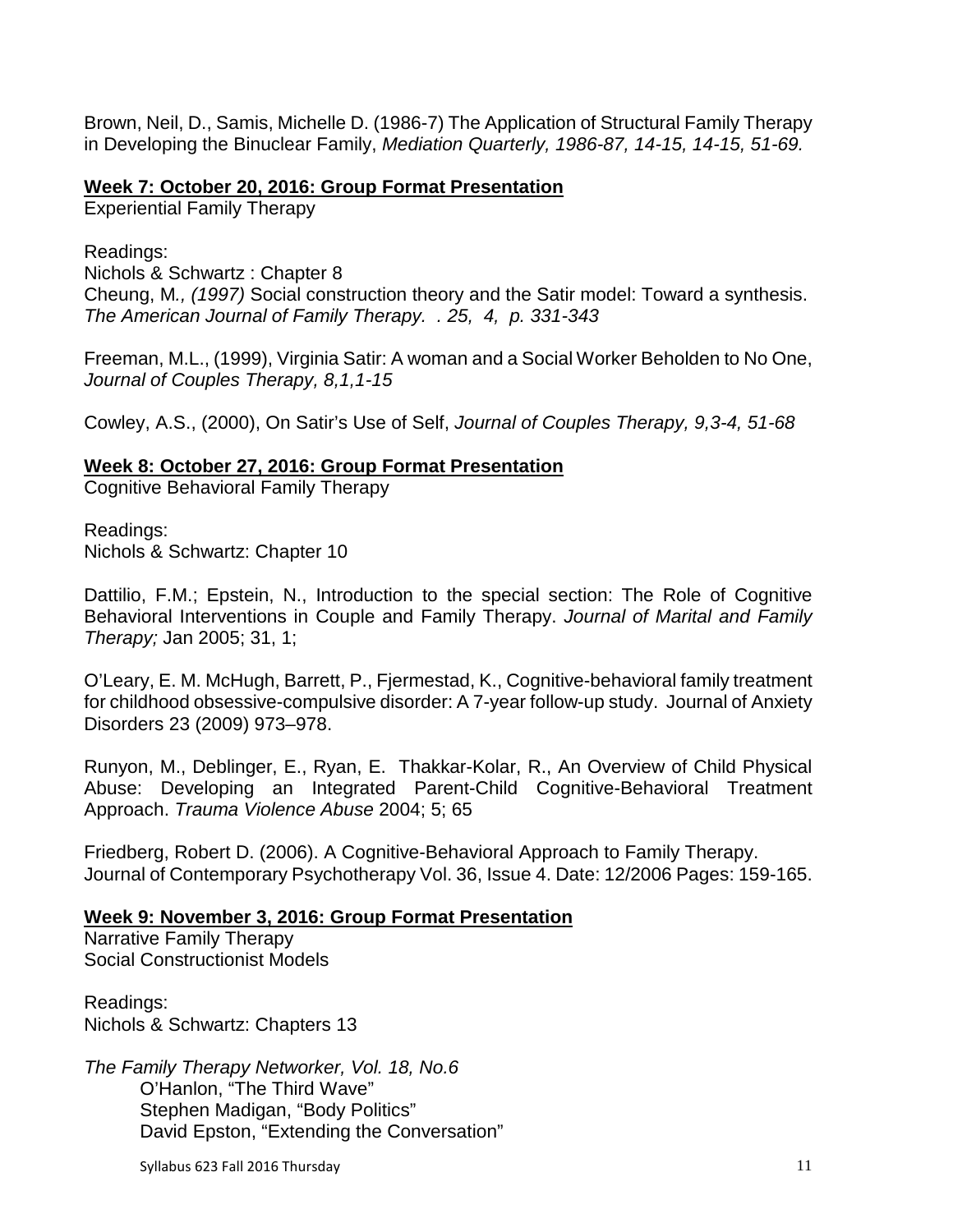David Nylund, John Thomas, "The Economics of Narrative"

## **Week 10: November 10, 2016: Group Format Presentation**

Solution Focused Therapy Brief Family Therapy

Readings: Nichols & Schwartz: Chapter 12, p. 247-264

Reiter, M., (2004), A Solution Focused Formula Task for Families, *Journal of Family Psychotherapy, 15,3,37-45.*

**Week 11: November 17, 2016**

Evidence Based Methods Family Psycho-education

Guest: Amy Stern, LMSW

## **Week 12: December 1, 2016**

**Couples** Guest: Paul Chute, LMSW

Readings:

Siegel, D.J., Solomon, M. (2013). Healing moments in psychotherapy. New York, Norton. Chapter 10: pp 195-215

Zielinski, J. (1999) Discovering Imago Relationship Therapy. Psychotherapy: Theory, Research, Practice, Training [PsycARTICLES] Vol. 36, Issue 1.

Johnston, S. (2007). The Contribution of Emotionally Focused Couples Therapy. Journal of Contemporary Psychotherapy Vol. 37, Issue 1. Date: 03/2007 Pages: 47-52.

The Psychotherapy Networker, Vol. 26 no.6 Doherty, W. "Bad Couples Therapy and How to Avoid it" p. 26

Real, T. "The Awful Truth" p. 34

The Family Therapy Networker, March/April, 1993, Issue # 293 Schnarch, D. "Inside the Sexual Crucible"

Gottman, J.M., Silver, N., (1999) The Seven Principles for Making Marriage Work, New York, The Three Rivers Press. Chapters 1, 2. p. 1-46.